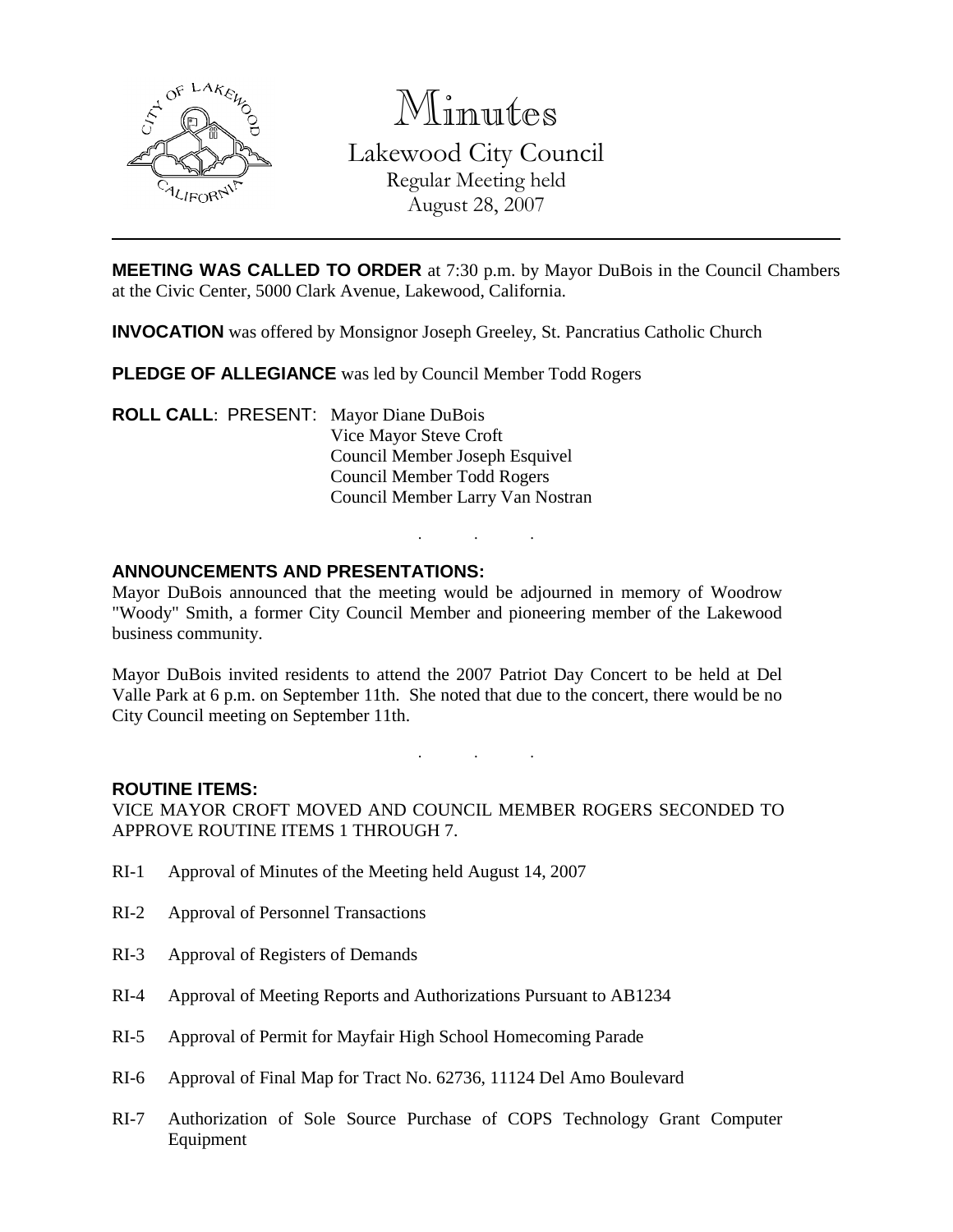City Council Minutes August 28, 2007 Page 2

# **ROUTINE ITEMS:** Continued

UPON ROLL CALL VOTE, THE MOTION WAS APPROVED:

AYES: COUNCIL MEMBERS: Van Nostran, Esquivel, Croft, Rogers and DuBois NAYS: COUNCIL MEMBERS: None

# **1.1 • PARKING AND STORAGE OF VEHICLES IN RESIDENTIAL ZONES**

Mayor DuBois advised those in the audience of the procedure for those wishing to speak on this agenda item.

. . .

City Attorney Steve Skolnik advised that following the presentation of the Ad Hoc Committee's recommendations and questions from the City Council, the Mayor would open the public hearing and call upon those wishing to address the City Council regarding this issue, but would reserve audience questions until the close of the hearing. He stated that the ordinance proposed for introduction would amend certain parking provisions of the Lakewood Municipal Code, but would also require a second reading scheduled for September 25th. He noted that also proposed for action was adoption of a resolution which would make changes to the on-street parking permit system; approval of a negative declaration as required by the California Environmental Quality Act; and approval of an extension of the temporary rules suspending current on-site regulations until the new ordinance would go into effect.

Community Development Director Jack Gonsalves displayed slides showing different lot configurations representing about 90 percent of those found in the City with the impacts of both existing and proposed parking regulations for each. He showed examples of parking scenarios that were permitted and not permitted, as well as types of commercial vehicles and trailers that would be allowed and not allowed. He provided a brief comparison of the parking permit process regulations and the proposed changes and reviewed the hardship exception process.

Council Member Rogers stated that after the November 2006 election, the City Council had begun to review existing codes pertaining to parking and had ultimately formed the Ad Hoc Committee. He identified the development process as difficult but fulfilling and involving many meetings and much debate. The Committee heard more than 30 hours of public testimony, met with a focus group containing representatives from both sides of the issue, looked at policies in other cities, conducted a visual survey of Lakewood neighborhoods, and researched Good Sam Club recommendations. He noted that the objectives of the Committee were to achieve fairness while carrying out the will of the voters; to respect private property rights in the face of those who feel strongly that all such vehicles were a blight; and the ultimate obligation to maintain the quality of life in Lakewood neighborhoods. He concluded by stating that although the Committee had recognized that it would not be possible to address every property configuration or situation, he felt that they had crafted the best set of regulations possible.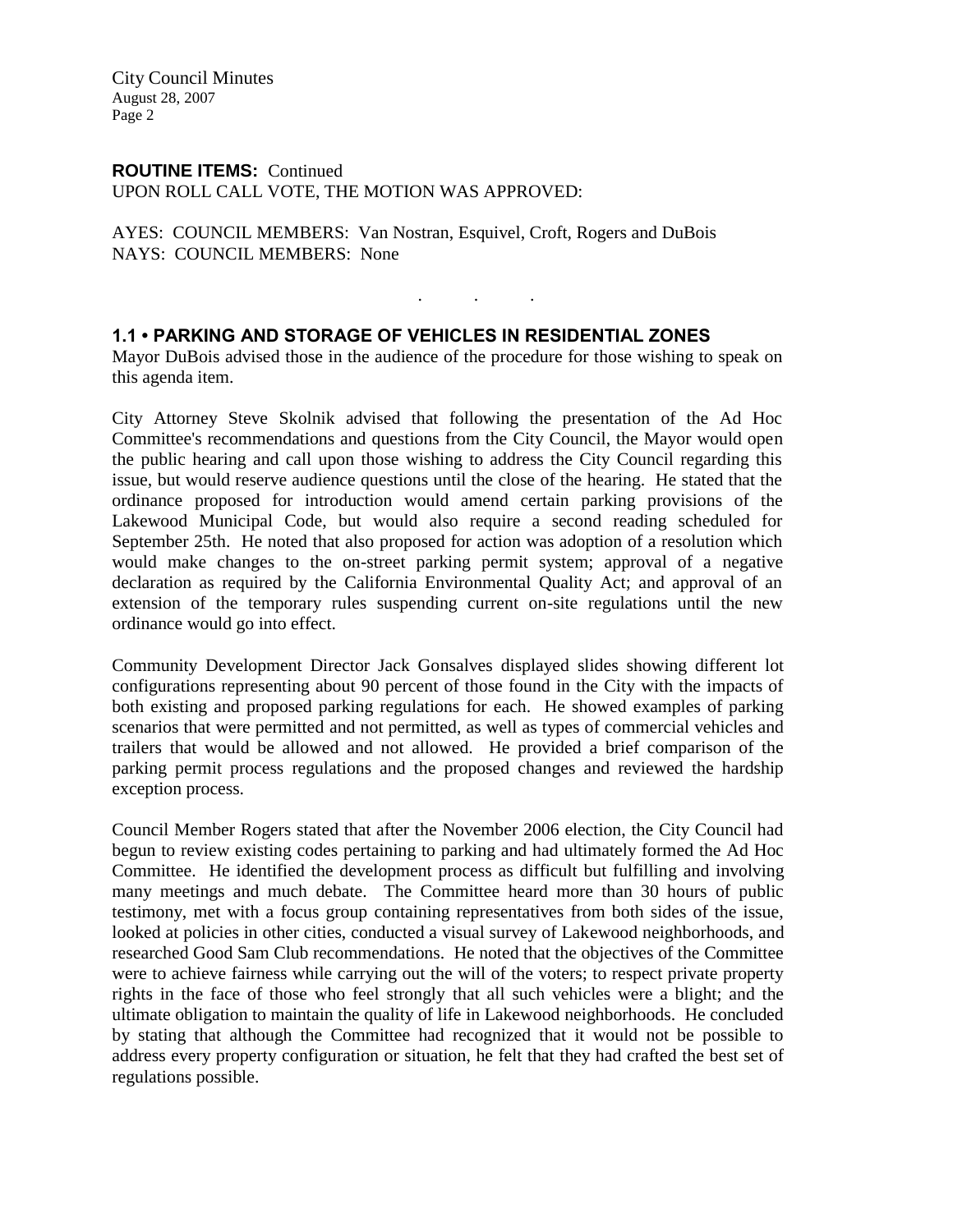City Council Minutes August 28, 2007 Page 3

**1.1 • PARKING AND STORAGE OF VEHICLES IN RESIDENTIAL ZONES** – Cont. Council Member Van Nostran stated that the issue had been developing over the past 30 years, and that although the City Council had brushed it before, no answer had been found that could appease everyone. He noted that there had been a tremendous amount of public input on this issue which the Committee had weighed in crafting the proposed ordinance. He noted that although the ordinance would address some of the concerns of those on either side of the issue, no single group got everything they wanted. He urged Lakewood residents to give the new regulations a chance to work, pointing out that if areas came to light where changes were needed, the City Council could re-open the issue.

Mayor DuBois opened the public hearing at 7:55 p.m. and called for anyone in the audience wishing to address the City Council on this matter. She introduced the City staff members in attendance available to meet with residents and answer questions regarding their specific circumstances.

Don Lee, Nancy Small, Darrell Schmidt, Rod Anderson, Bill McLaren, James Mora, John Westberg, John Keith, Vernon Preston, Johnny Viser, John Shepperd, Les Wolford, Jerry Rothery, Eileen Edgerton, Bob Clayton, Bob Wagner, Michael Joyce, Scott Schroyer and Dale Gray addressed the City Council regarding recreational vehicle and trailer parking. Among the issues addressed were: should provide a grandfathering clause; not enough notification of changes; wants of the majority versus the minority; lifestyle intolerance; parking options for commercial trailers; and unrestricted use of private property.

COUNCIL MEMBER VAN NOSTRAN MOVED AND COUNCIL MEMBER ESQUIVEL SECONDED TO CLOSE THE PUBLIC HEARING. UPON ROLL CALL VOTE, THE MOTION WAS APPROVED:

AYES: COUNCIL MEMBERS: Van Nostran, Esquivel, Croft, Rogers and DuBois NAYS: COUNCIL MEMBERS: None

At 9:15 p.m., Mayor DuBois called for a brief recess. At 9:28 p.m., the meeting reconvened.

The City Clerk read the questions that were raised during public testimony:

*Question No. 1: Why does the RV need to be registered to the address where it is stored?* Council Member Rogers pointed out that there was a large number of residents that don't want any recreational vehicle or trailer parking at all, either on the street or on private property, making this requirement a compromise. Limiting parking to vehicles registered at the subject address would avoid having individual properties look like storage lots. He noted that there was a hardship process in place.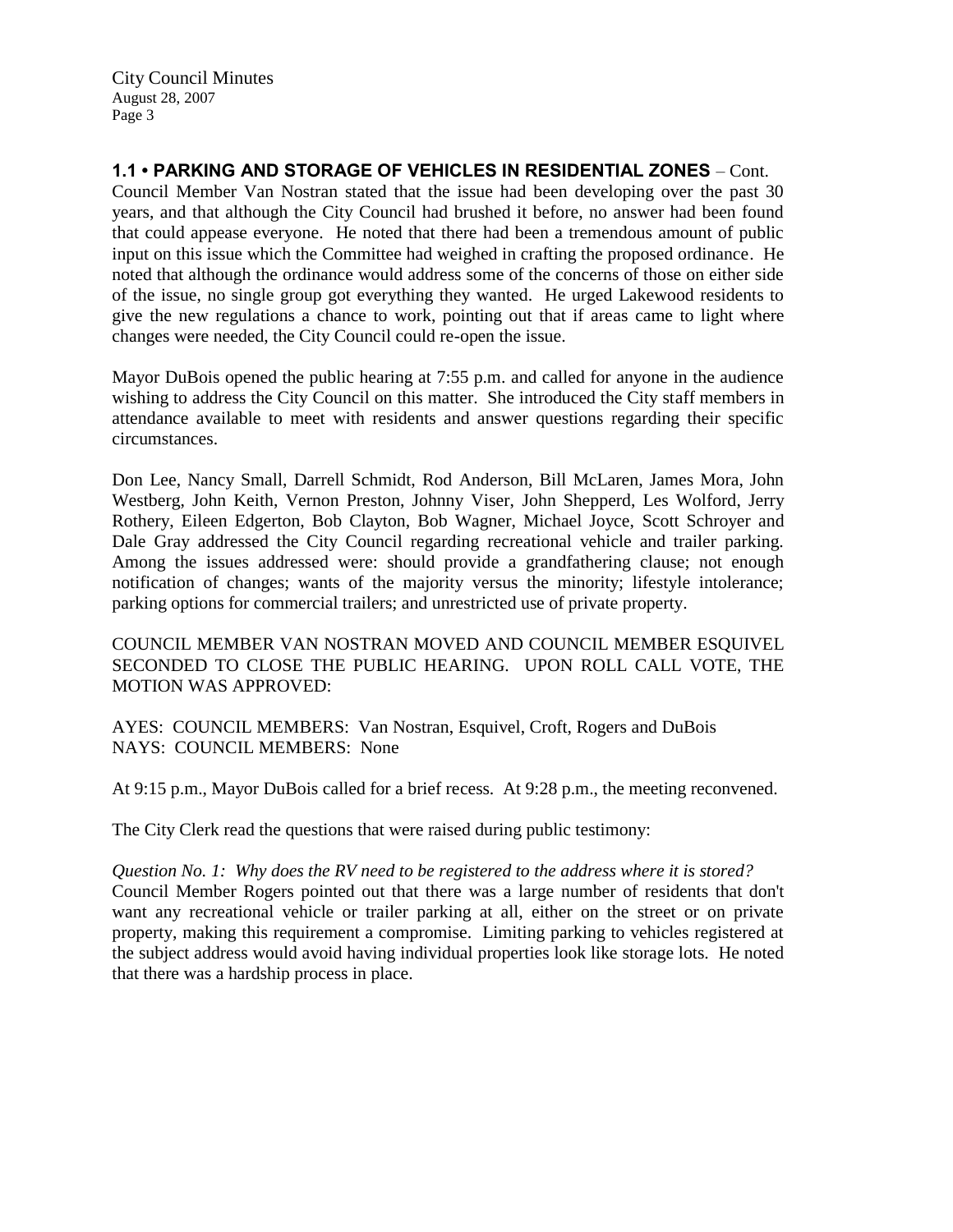# **1.1 • PARKING AND STORAGE OF VEHICLES IN RESIDENTIAL ZONES** – Cont.

*Question No. 2: Why did the Committee require 16 feet for parking a car in the driveway?* The City Attorney responded by stating that the objective had been to provide at least one off-street parking space for a passenger vehicle on each property. He stated that the industry standard for vehicle parking was 20-feet which the Committee had viewed as unduly restrictive and compromised at 16-feet.

Council Member Van Nostran noted that the Committee had not wanted to accommodate onsite RV storage at the expense of passenger vehicle parking, thereby forcing passenger vehicles out onto the streets. Similarly, the Committee did not want to require a garage parking space as there were a number of Lakewood properties with single-car garages.

#### *Question No. 3: How can the ordinance prevent me from parking my work trailer in the street?*

Council Member Van Nostran pointed out that the voters had made that decision by approving a ban on trailer parking and that the proposed ordinance was intended to uphold the spirit of the law passed by the voters.

The City Attorney advised that citations would not be issued to service industry persons, such as gardening services or repair persons, parking a commercial trailer on the street while they were on site working.

#### *Question No. 4: What is a "life-threatening" condition that would allow the owner to get a waiver?*

Council Member Rogers stated that a hardship exception process had been established and only four waivers had been granted including a case where a documented medical condition required the immediate access to a certain quantity and type of medical supplies.

*Question No. 5: Why is only one side of the driveway designated for daily use parking?* Council Member Rogers stated that the portion of the driveway shown for passenger vehicle parking was for illustration only and that residents could choose which side best suited their own needs.

#### *Question No. 6: What is the intent of the reference to reducing parking of all vehicles on city streets?*

The City Attorney stated that some of the changes to the Municipal Code, such as blocking garage access, will affect all vehicles, not just trailers and recreational vehicles.

#### *Question No. 7: What is "loading and unloading"?*

The Community Development Director advised that the reference was to general preparation for a trip, such as cleaning and stocking a vehicle.

Vice Mayor Croft expressed concern that the relaxation of restrictions for on-site parking not increase blight or unsightly properties. He questioned whether there were sufficient measures in place to address blight. The Director of Community Development reported that the ability to address the on-site vehicle parking issues that led to unsightly conditions, such as inoperative vehicles or weeds and debris under vehicles, would not be affected by the new regulations.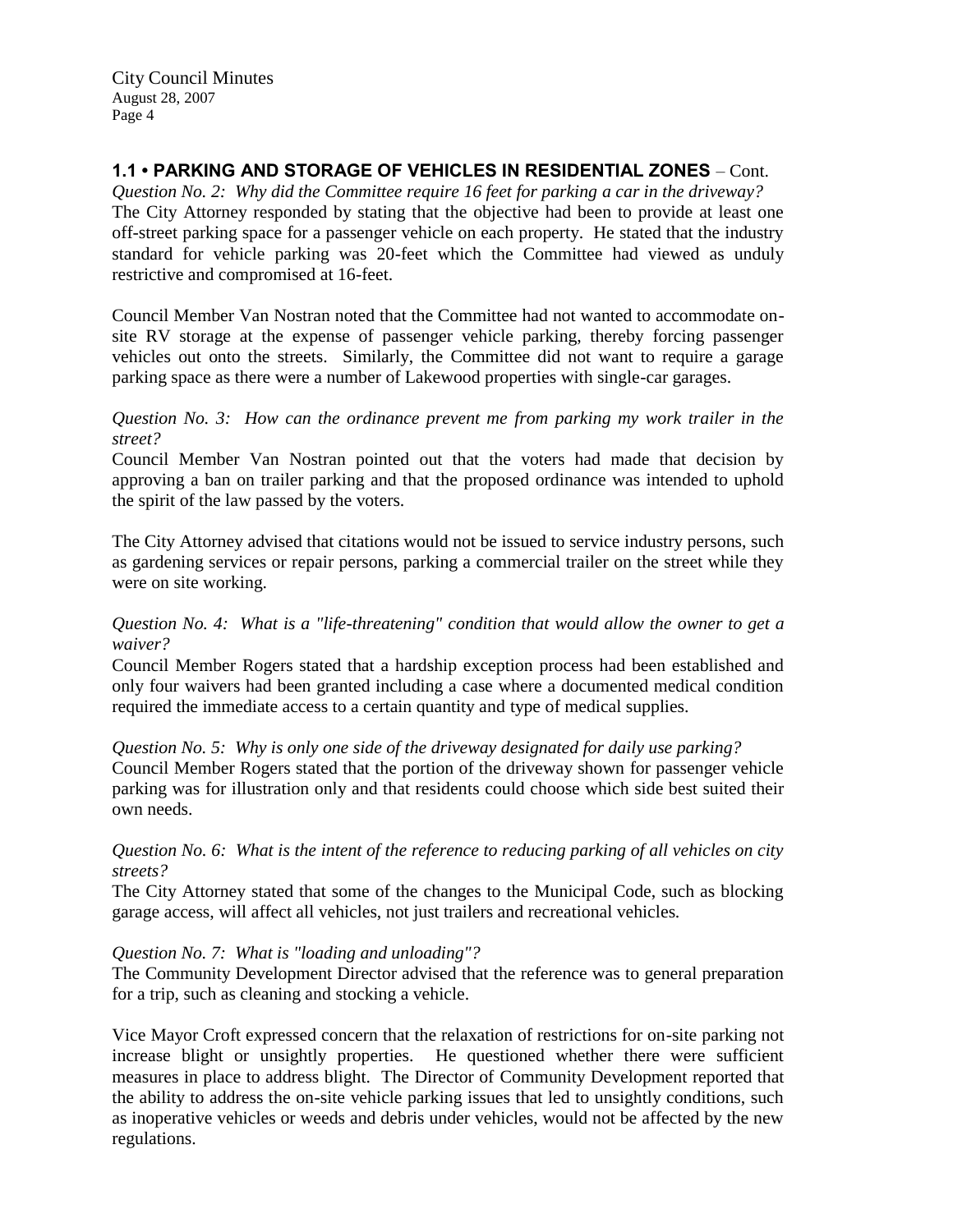**1.1 • PARKING AND STORAGE OF VEHICLES IN RESIDENTIAL ZONES** – Cont. Responding to a question from Vice Mayor Croft regarding the defined front yard area, the City Attorney advised that even if a resident were to have a paved section in the front yard area, it was not legal to park a vehicle on that portion of a property.

COUNCIL MEMBER VAN NOSTRAN MOVED AND COUNCIL MEMBER ESQUIVEL SECONDED TO INTRODUCE ORDINANCE NO. 2007-8.

ORDINANCE NO. 2007-8; AN ORDINANCE OF THE CITY COUNCIL OF THE CITY OF LAKEWOOD AMENDING THE LAKEWOOD MUNICIPAL CODE PERTAINING TO OFF-STREET PARKING AND STORAGE OF MOTORIZED RECREATIONAL VEHICLES, TRAILERS, SEMI-TRAILERS AND COMMERCIAL VEHICLES ON PROPERTIES DEVELOPED WITH SINGLE-FAMILY RESIDENTIAL USES

Council Member Rogers stated that the intent of the ordinance was to honor the will of the voters and that although some of the rules would change, the previous regulations had been much more strict and, even if they were not aware of it, some were in violation of those regulations. He pointed out that although most of the trailer and recreational vehicle owners were responsible folks who maintained their vehicles and were considerate of their neighbors, legislation was necessary because of those owners who were not. He noted that some would be more impacted by the new regulations, but most people would be able to work within the restrictions.

Vice Mayor Croft thanked the Ad Hoc Committee and the residents who had participated in the process. He noted that with issues such as this one, solutions were rarely found that suited everyone. He stated that he felt the Committee had tried hard to address the needs and concerns presented and encouraged all residents to be respectful and considerate of others and to give the new regulations a chance. He concluded by stating that the City Council would continue to monitor this issue and relax or tighten regulations if needed.

Mayor DuBois thanked the Committee, the residents involved, and the staff for the hard work on this issue. She stated that the voters had spoken and the proposed regulations were the result of seeking the best and fairest way to implement the will of the voters.

# UPON ROLL CALL VOTE, THE MOTION WAS APPROVED:

AYES: COUNCIL MEMBERS: Van Nostran, Esquivel, Croft, Rogers and DuBois NAYS: COUNCIL MEMBERS: None

COUNCIL MEMBER VAN NOSTRAN MOVED AND COUNCIL MEMBER ESQUIVEL SECONDED TO ADOPT RESOLUTION NO. 2007-52.

RESOLUTION NO. 2007-52; A RESOLUTION OF THE CITY COUNCIL OF THE CITY OF LAKEWOOD REVISING THE PERMIT SYSTEM FOR THE PARKING OF RECREATIONAL VEHICLES, TRAILERS AND SEMI-TRAILERS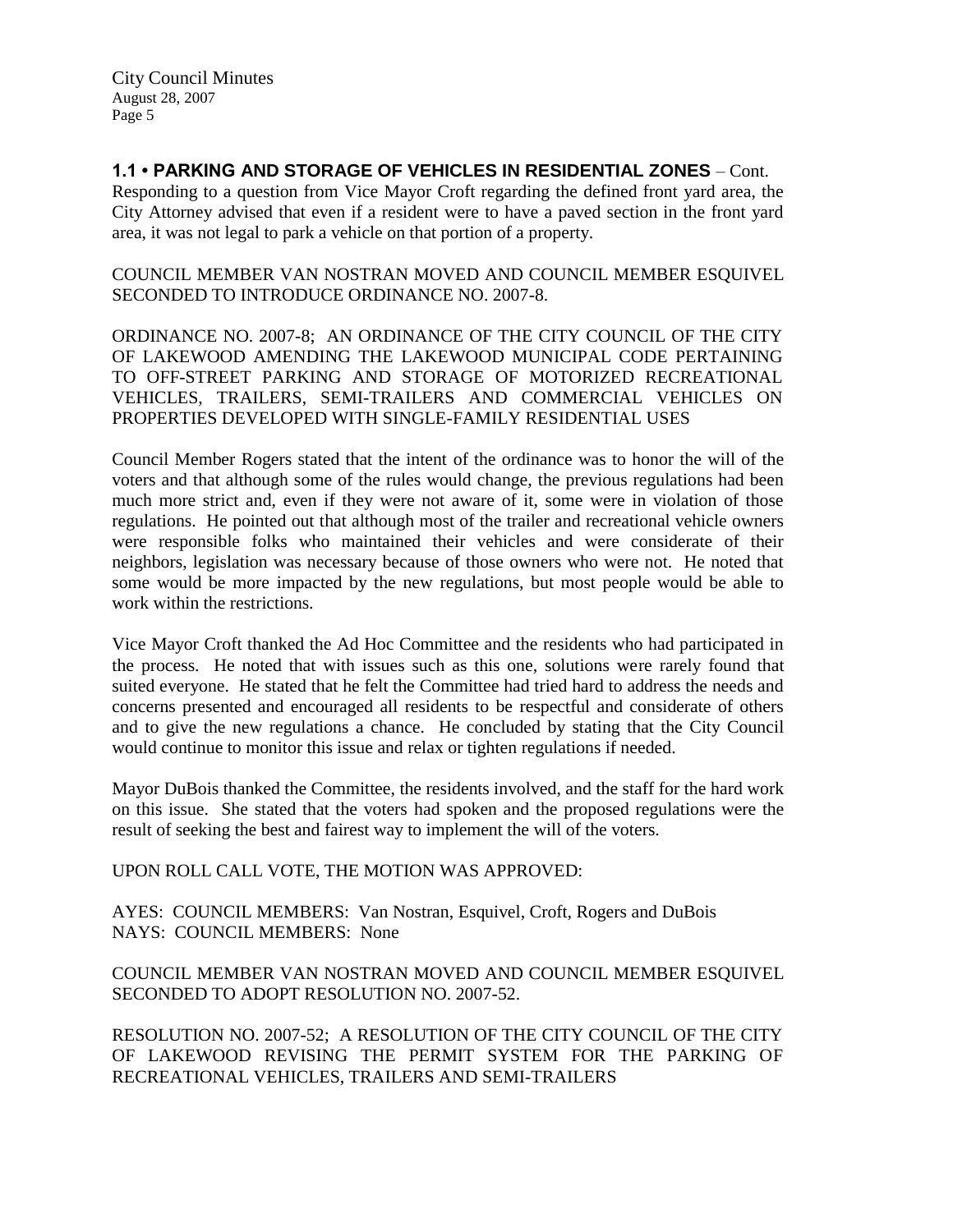**1.1 • PARKING AND STORAGE OF VEHICLES IN RESIDENTIAL ZONES** – Cont. UPON ROLL CALL VOTE, THE MOTION WAS APPROVED:

AYES: COUNCIL MEMBERS: Van Nostran, Esquivel, Croft, Rogers and DuBois NAYS: COUNCIL MEMBERS: None

COUNCIL MEMBER VAN NOSTRAN MOVED AND COUNCIL MEMBER ESQUIVEL SECONDED TO APPROVE THE NEGATIVE DECLARATION FOR THE PROJECT. UPON ROLL CALL VOTE, THE MOTION WAS APPROVED:

AYES: COUNCIL MEMBERS: Van Nostran, Esquivel, Croft, Rogers and DuBois NAYS: COUNCIL MEMBERS: None

COUNCIL MEMBER VAN NOSTRAN MOVED AND COUNCIL MEMBER ESQUIVEL SECONDED TO APPROVE THE EXTENSION OF THE TEMPORARY RULES ESTABLISHED BY RESOLUTION NO. 2007-16 UNTIL THE EFFECTIVE DATE OF ORDINANCE NO. 2007-8. UPON ROLL CALL VOTE, THE MOTION WAS APPROVED:

AYES: COUNCIL MEMBERS: Van Nostran, Esquivel, Croft, Rogers and DuBois NAYS: COUNCIL MEMBERS: None

# **1.2 • CONGESTION MANAGEMENT PROGRAM CONFORMANCE SELF-CERTIFICATION PROCESS**

. . .

The Director of Community Development gave a brief presentation based on the report contained in the agenda and stated that a component of the Los Angeles County Congestion Management Program (CMP) required that the City hold an annual public hearing regarding conformance with local CMP requirements. It was the recommendation of staff that following a public hearing, the City Council approve the Local Development Report, and adopt the proposed resolution finding the City to be in conformance with the CMP.

RESOLUTION NO. 2007-53; A RESOLUTION OF THE CITY COUNCIL OF THE CITY OF LAKEWOOD, CALIFORNIA, FINDING THE CITY TO BE IN CONFORMANCE WITH THE CONGESTION MANAGEMENT PROGRAM (CMP) AND ADOPTING THE CMP LOCAL DEVELOPMENT REPORT, IN ACCORDANCE WITH CALIFORNIA GOVERNMENT CODE SECTION 65089

Mayor DuBois opened the public hearing at 9:50 p.m. and called for anyone in the audience wishing to address the City Council on this matter. There was no response.

VICE MAYOR CROFT MOVED AND COUNCIL MEMBER ROGERS SECONDED TO CLOSE THE PUBLIC HEARING AND APPROVE STAFF'S RECOMMENDATIONS. UPON ROLL CALL VOTE, THE MOTION WAS APPROVED:

AYES: COUNCIL MEMBERS: Van Nostran, Esquivel, Croft, Rogers and DuBois NAYS: COUNCIL MEMBERS: None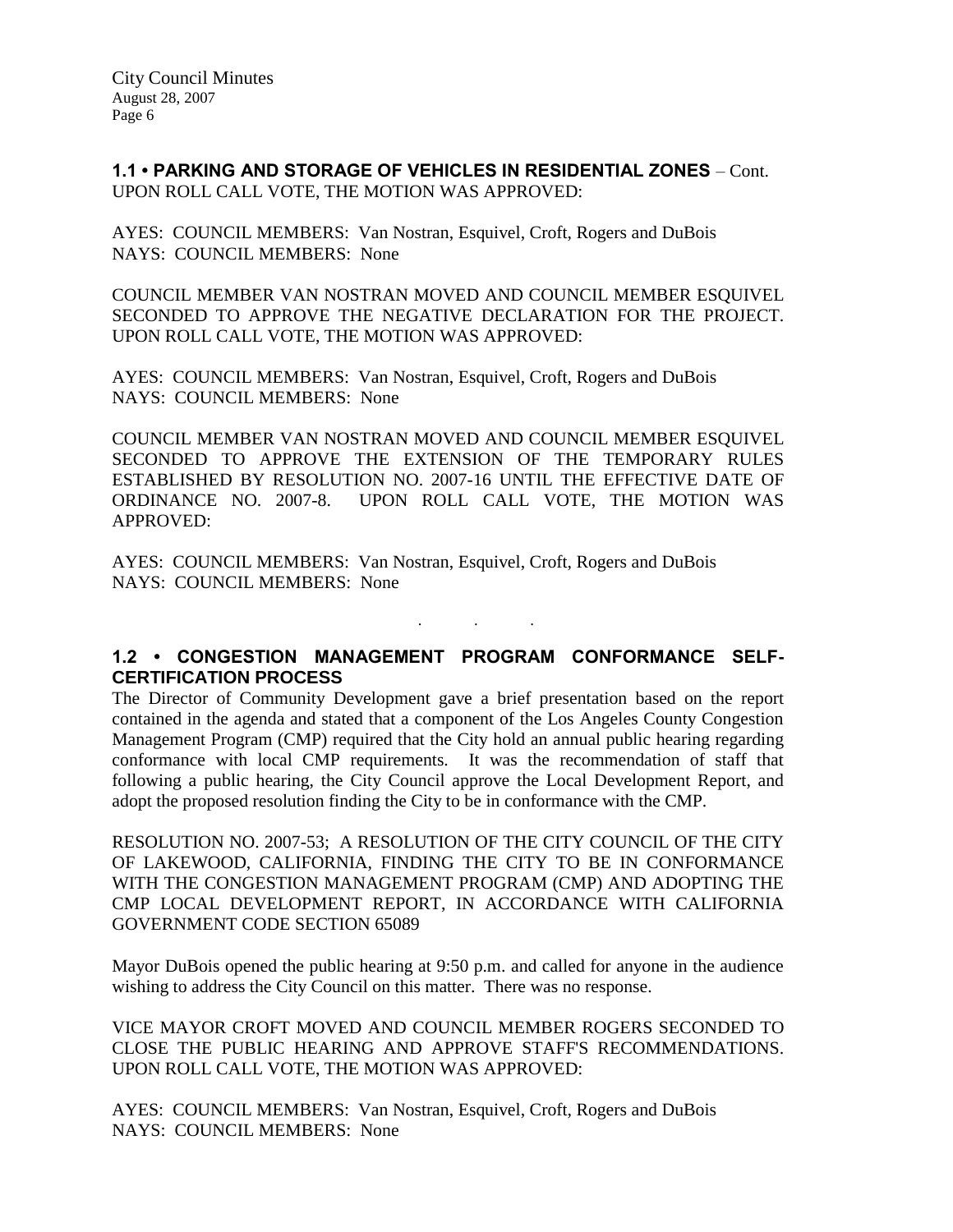# **1.3 • CDBG PROGRAM CONSOLIDATED ANNUAL PERFORMANCE AND EVALUATION REPORT**

The Community Development Director made a presentation based on the memo contained in the agenda and reported that Community Development Block Grant regulations required grantees to submit an annual performance report called the Consolidated Annual Performance and Evaluation Report (CAPER), which summarizes the accomplishments during the previous program year. He briefly reviewed those accomplishments and concluded by recommending that the City Council hold a public hearing to receive citizen comments on the CAPER and direct staff to submit the report and comments to the Department of Housing and Urban Development local office.

Mayor DuBois opened the public hearing at 9:54 p.m. and called for anyone in the audience wishing to address the City Council on this matter. There was no response.

COUNCIL MEMBER VAN NOSTRAN MOVED AND COUNCIL MEMBER ESQUIVEL SECONDED TO APPROVE STAFF'S RECOMMENDATIONS. UPON ROLL CALL VOTE, THE MOTION WAS APPROVED:

AYES: COUNCIL MEMBERS: Van Nostran, Esquivel, Croft, Rogers and DuBois NAYS: COUNCIL MEMBERS: None

**1.4 • MASTER ENVIRONMENTAL ASSESSMENT REPORT FOR THE COMPREHENSIVE GENERAL PLAN**

. . .

The Director of Community Development made a brief presentation based on the memo contained in the agenda and stated that as part of the Comprehensive General Plan adopted by the City in 1996, a Master Environmental Impact Report had been approved. At this time, some updates to technical data were required and staff had prepared a Master Environmental Assessment (MEA) to review and reconfirm the original document. He noted that the MEA had been reviewed and approve by the Planning and Environment Commission. It was the recommendation of staff that following a public hearing, the City Council adopt the proposed resolution to approve and adopt the Master Environmental Assessment.

RESOLUTION NO. 2007-54; A RESOLUTION OF THE CITY COUNCIL OF THE CITY OF LAKEWOOD ADOPTING A MASTER ENVIRONMENTAL ASSESSMENT OF THE MASTER ENVIRONMENTAL IMPACT REPORT FOR THE CITY OF LAKEWOOD COMPREHENSIVE GENERAL PLAN

Council Member Van Nostran remarked on the level of detail included in the report and questioned a reference to expansive soil.

Frank Wein, who had provided technical consulting on the project, responded by stating it was necessary to note that if an area had been identified to have soil with the potential to expand with excessive moisture, certain specific uses were banned.

Mayor DuBois opened the public hearing at 9:59 p.m. and called for anyone in the audience wishing to address the City Council on this matter. There was no response.